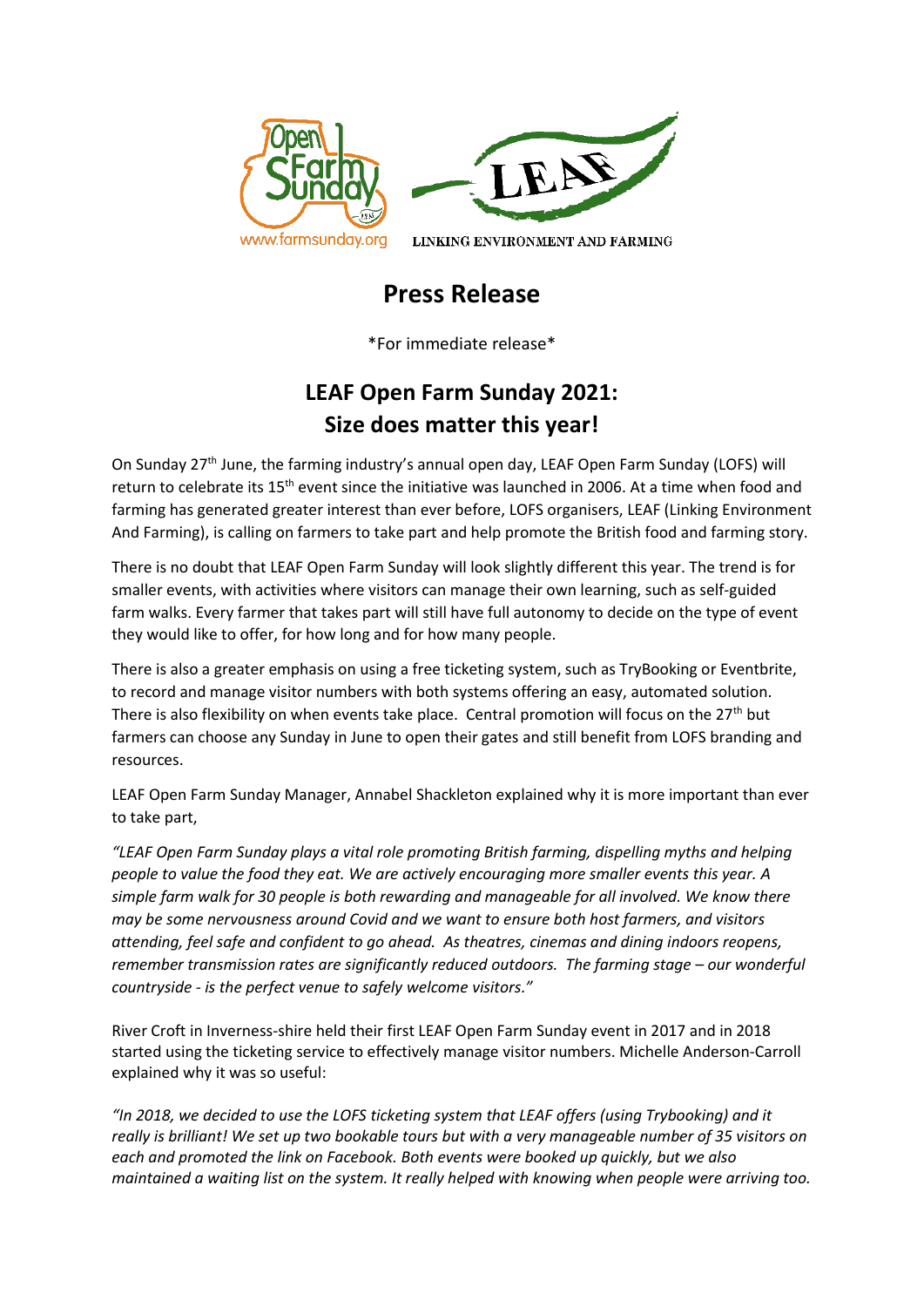*The track to our croft is a mile long with very few places for cars to pass – so before the second tour started, we asked the visitors from the first tour not to leave until the second wave of visitors had arrived."*

Over recent months people have become more engaged than ever with farming, nature, where their food comes from and how their food purchasing decision impacts on climate change

With hundreds of farmers across Britain expected to take part in LOFS this year, the industry initiative continues to build community connections and help raise awareness of all that farmers do to maintain the countryside, enhance the environment and produce our food.

### Mrs Shackleton said,

*"Our research shows that 87% of visitors on LEAF Open Farm Sunday found the day changed the way they think about farming from the technology required to run a farming business through to how more sustainable, regenerative farming is helping to address the climate crisis through better soil and water management, reducing waste, using renewable energy and enhancing biodiversity.*

*"It is also a chance to raise public awareness of the Countryside Code and public access. Recently there has been an increase in damage to grass and cereal fields that look bare to the un-informed and therefore deemed acceptable to walk on, but actually are home to our future food. LEAF Open Farm Sunday is an opportunity to explain why keeping to the designated footpath is so important, without causing conflict or negativity."*

All farmers who register their LOFS event a[t www.farmsunday.org](http://www.farmsunday.org/) receive a comprehensive handbook and free resources There is a network of regional LOFS ambassadors and the team at LEAF available to discuss plans and offer guidance. Farmers do not need to be members of LEAF to take part, but they do need to register their event.

### /**ENDS**

#### 725 words

**For further information, a case study or to arrange an interview please contact Rebecca Dawes or Susannah Pate at Jane Craigie Marketing on:  [rebecca@janecraigie.com](mailto:susannah@janecraigie.com) or [susannah@janecraigie.](mailto:susannah@​janecraigie.​com) [com](mailto:susannah@​janecraigie.​com) or 07792 467730** . **Top tips for managing a farm walk has been included a the end of this release.**

#### **Editors' notes:**

- LEAF Open Farm Sunday is managed by LEAF (Linking Environment And Farming) the leading organisation delivering and promoting Climate Positive action, thriving, resilient and exemplar agro-ecological farming at an increasingly global level. Working with farmers, the food industry, scientists, environmentalists, teachers, young people and consumers we are looking at new ways to deliver productivity and prosperity among our farmers, enrich the environment and engage young people and society in a valuable and meaningful way.  LEAF set up and has managed LEAF Open Farm Sunday since it began in 2006. (LEAF is a registered charity no: 1045781)
- LEAF Open Farm Sunday 2021 will take place on  $27<sup>*</sup>$  June 2021. Register to host at [www.farmsunday.org.](http://www.farmsunday.org/)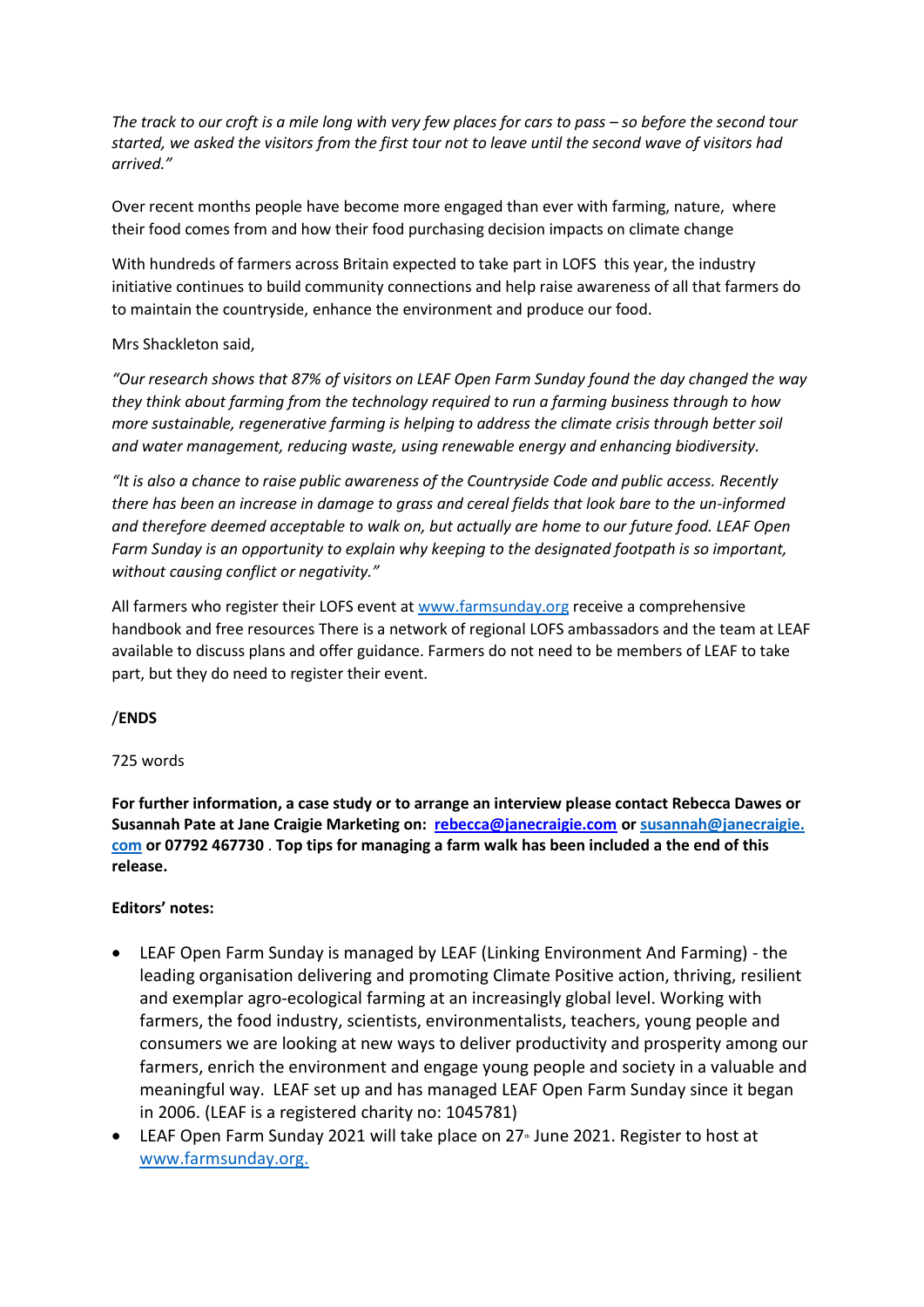- In addition, LEAF Online Farm Sunday virtual farm tours will take place on Sunday  $28<sup>th</sup>$ March and 26<sup>th</sup> September, live on Facebook @LEAFOpenFarmSunday, and across Twitter @OpenFarmSunday and Instagram @OpenFarmSunday
- Sponsors of LEAF Open Farm Sunday include: AHDB, Arla Foods, Asda, BASF, Co-op, Farmers Weekly, Frontier Agriculture, John Deere, Kellogg's, LEAF Marque, NFU, Sainsbury's, Tesco and Waitrose.

## **Top tips for organising a simple farm walk for 30 people.**

- 1. Plan a simple farm walk that lasts an hour. If your route is self-guided, prepare a map that visitors can follow and place some small signs at different locations, so they can learn about farming and the countryside. You can download some examples from the LEAF Open Farm Sunday website. If your walk is guided, how about teaming up with some local farmers so you can take it in turns to talk about what you do.
- 2. Register your event free of charge at [www.farmsunday.org](http://www.farmsunday.org/) and order your free resources. You will receive a host farmer handbook that provides lots of top tips and templates to prepare for your event.
- 3. Set up a visitor booking system, and set your maximum number of visitors. You could offer multiple walks during the day, such as, one in the morning, one at lunchtime and one in the afternoon.
- 4. Promote your event on your social media channels, or print a poster for your local area. A template is available and LEAF will share your event on the LOFS website if you give permission – its optional.
- 5. Invite others to join you on the day. For example, your agronomist, vet, feed merchant or tractor dealership. They could bring props to show visitors, such as animal feed or wheat seed, which provides further interest when telling the farming story.
- 6. Setup a handwashing area. A cold running water tap with liquid soap and paper towels is all you need and will ensure your visitors remain safe. Please note hand gels do not kill all bacteria on-farm so these are not suitable. You will find some fantastic Shaun the Sheep hand-washing signs available to download.
- 7. Plan where visitors are going to park, and have a back-up plan for wet weather. i.e. could visitors meet in an open barn and go to different "stations" to find out more about what you do on your farm. If you are an arable farm you could have three stations – below ground (soil, roots, seeds and worms), above ground (crop, leaves and grain) and food on the table (bread from wheat, Maltesers from barley).
- 8. Complete the risk assessment and Covid risk assessment templates, supplied by LEAF, and let your insurance company know you are taking part.